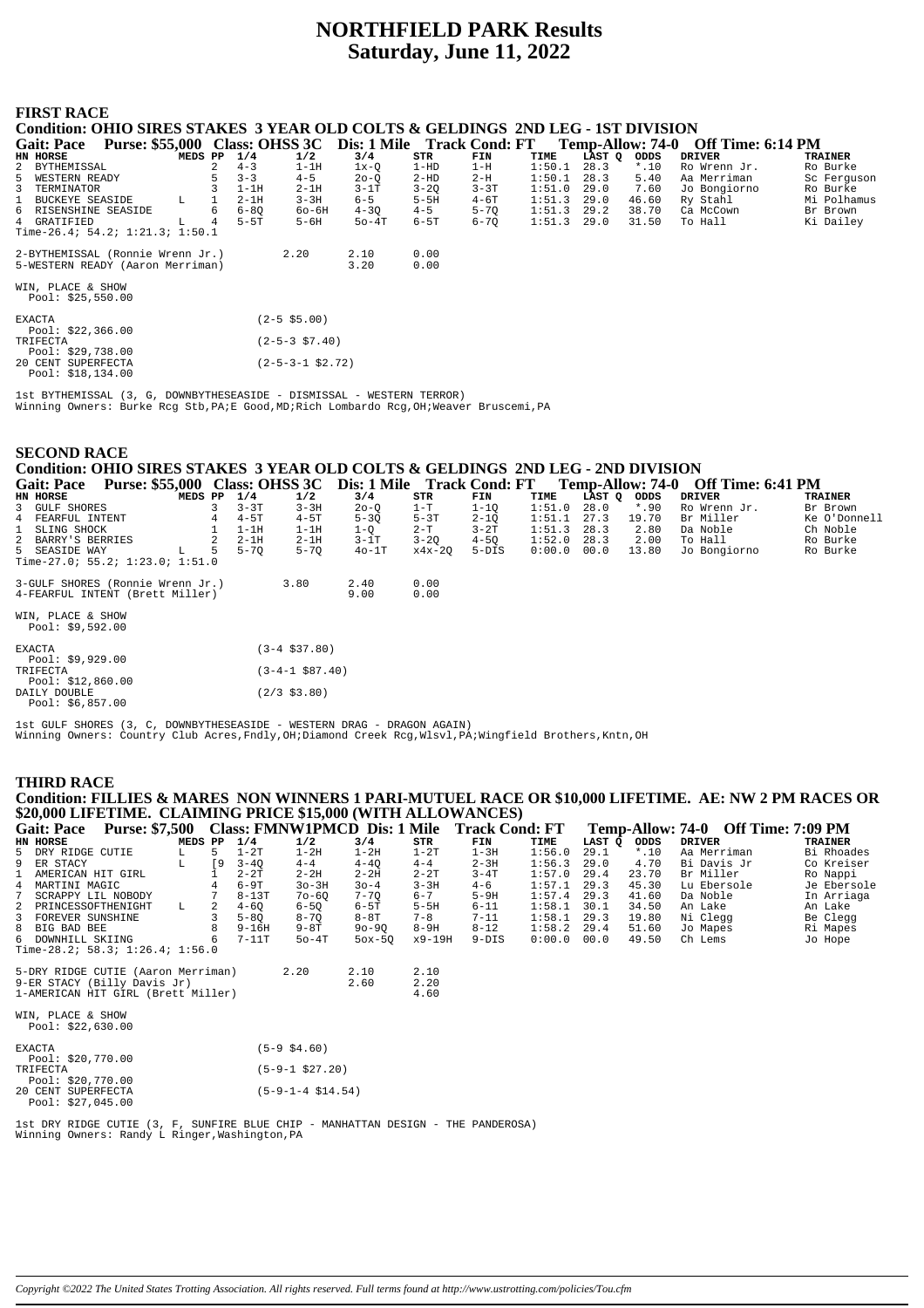| <b>FOURTH RACE</b>                                                     |         |              |           |                              |            |            |          |        |        |         |                                    |                |
|------------------------------------------------------------------------|---------|--------------|-----------|------------------------------|------------|------------|----------|--------|--------|---------|------------------------------------|----------------|
| Condition: FILLIES & MARES NON WINNERS \$3500 IN LAST 4 STARTS.        |         |              |           |                              |            |            |          |        |        |         |                                    |                |
| Gait: Pace Purse: \$7,000 Class: FMNW3500L4 Dis: 1 Mile Track Cond: FT |         |              |           |                              |            |            |          |        |        |         | Temp-Allow: 74-0 Off Time: 7:32 PM |                |
| HN HORSE                                                               | MEDS PP |              | 1/4       | 1/2                          | 3/4        | <b>STR</b> | FIN      | TIME   | LAST O | ODDS    | <b>DRIVER</b>                      | <b>TRAINER</b> |
| 4 BEARCREEKHONEY                                                       | L.      | 4            | $1-2T$    | $1-1H$                       | $1 - 2$    | $1-2T$     | $1-H$    | 1:53.2 | 30.4   | 34.00   | Bi Davis Jr                        | Co Kreiser     |
| GARBO                                                                  |         | 7            | $9-13T$   | $9 - 11H$                    | $90 - 7H$  | $9 - 9$    | $2-H$    | 1:53.2 | 29.2   | 59.30   | Br Miller                          | Br Haynes      |
| 9<br>WITH WINGS                                                        | L       | [9           | $3 - 4Q$  | $4 - 3$                      | $3 - 3H$   | $3 - 40$   | $3-H$    | 1:53.2 | 30.1   | 13.00   | Ch Lems                            | Jo Hope        |
| WON FOR GIGI                                                           |         | $\mathbf{1}$ | $2 - 2T$  | $2-1H$                       | $2 - 2$    | $2 - 2T$   | $4-1T$   | 1:53.4 | 30.4   | 6.90    | Lu Ebersole                        | Co Deyermand   |
| 2<br>JANS LEGACY                                                       | L       | 2            | $5-6T$    | $5 - 5$                      | $6-5Q$     | $6 - 6H$   | $5 - 3$  | 1:54.0 | 30.2   | 64.80   | An Lake                            | An Lake        |
| 3<br>DEVIOUS DAME                                                      |         | 3            | $6 - 8T$  | $60 - 5Q$                    | $500 - 3T$ | $4 - 4Q$   | $6 - 3Q$ | 1:54.0 | 30.3   | 12.70   | Ro Wrenn Jr.                       | Ca Hollar      |
| FRENCH SHAKER<br>8                                                     | L       | 8            | $7 - 100$ | 7-6T                         | $70 - 5T$  | $7 - 8$    | $7 - 3Q$ | 1:54.0 | 30.1   | 30.50   | Ry Stahl                           | Ke Sherman     |
| 6 CAMPUS QUEEN                                                         | L       | 6            | $40 - 50$ | $30-1H$                      | $40-3T$    | $5 - 5$    | $8-3H$   | 1:54.0 | 30.3   | $*$ .70 | Aa Merriman                        | Bi Rhoades     |
| 5 TIGER'S SUE                                                          |         |              | $8-11T$   | $8-8T$                       | $8 - 70$   | $8-8H$     | $9-4T$   | 1:54.2 | 30.2   | 10.80   | Hu Myers                           | Sa Schillaci   |
| Time-26.3; 54.4; $1:22.3$ ; $1:53.2$                                   |         |              |           |                              |            |            |          |        |        |         |                                    |                |
| 4-BEARCREEKHONEY (Billy Davis Jr)                                      |         |              |           | 8.80                         | 5.00       | 3.60       |          |        |        |         |                                    |                |
| 7-GARBO (Brett Miller)                                                 |         |              |           |                              | 42.60      | 21.80      |          |        |        |         |                                    |                |
| 9-WITH WINGS (Christopher Lems)                                        |         |              |           |                              |            | 8.20       |          |        |        |         |                                    |                |
| WIN, PLACE & SHOW<br>Pool: \$18,524.00                                 |         |              |           |                              |            |            |          |        |        |         |                                    |                |
| <b>EXACTA</b><br>Pool: \$17,749.00                                     |         |              |           | $(4-7$ \$571.60)             |            |            |          |        |        |         |                                    |                |
| TRIFECTA<br>Pool: $$19,694.00$                                         |         |              |           | $(4 - 7 - 9 \ $4353.20)$     |            |            |          |        |        |         |                                    |                |
| 20 CENT SUPERFECTA<br>$P_{00}$ : $\&$ 898 00                           |         |              |           | $(4 - 7 - 9 - 1 \ $1718.04)$ |            |            |          |        |        |         |                                    |                |

1st BEARCREEKHONEY (4, M, SCHOOLKIDS - TROUBLE TALK - BADLANDS HANOVER)<br>Winning Owners: John D Kreiser, Myerstown, PA

#### **FIFTH RACE**

## Condition: FILLIES & MARES NON WINNERS 4 PARI-MUTUEL RACES OR \$30,000 LIFETIME. AE: N/W 7 PM RACES OR \$40,000 LIFETIME. CLAIMING PRICE \$30,000 (WITH ALLOWANCES).

| <b>Gait: Pace</b><br><b>Purse: \$9,800</b> |         |   | Class: FMNW4PMCD Dis: 1 Mile |          |           |          | <b>Track Cond: FT</b> |        |        | <b>Temp-Allow: 74-0</b> | <b>Off Time: 7:54 PM</b> |                |
|--------------------------------------------|---------|---|------------------------------|----------|-----------|----------|-----------------------|--------|--------|-------------------------|--------------------------|----------------|
| HN HORSE                                   | MEDS PP |   | 1/4                          | 1/2      | 3/4       | STR      | FIN                   | TIME   | LAST O | ODDS                    | <b>DRIVER</b>            | <b>TRAINER</b> |
| 5 SUGARPIE HONEY BEE                       |         |   | $5-8H$                       | $5-4H$   | $40-1H$   | $4 - 1T$ | $1-2T$                | 1:53.2 | 29.1   | 7.20                    | Bi Davis Jr              | Da Walski      |
| 6 BLUE SPEECH                              | ш       | 6 | $6 - 11$                     | $60-6H$  | $60 - 30$ | $6 - 3T$ | $2 - 2T$              | 1:54.0 | 29.2   | 20.70                   | Br Brown                 | Ky Bolon       |
| PANDORA PAM                                |         |   | $4 - 6H$                     | $40 - 3$ | $2o-H$    | $2 - 0$  | $3 - 3T$              | 1:54.1 | 30.1   | 14.40                   | Jo Mapes                 | Ri Mapes       |
| 2 CAVEN POINT                              |         |   | $2 - 2$                      | $2 - 1H$ | $3-1H$    | $3 - 1T$ | $4-4H$                | 1:54.1 | 30.0   | $*.60$                  | Aa Merriman              | Jo Oliverio    |
| 7 SHAD                                     | ш       |   | $7 - 13$                     | $7 - 7H$ | $7-4T$    | $7 - 50$ | $5-4T$                | 1:54.2 | 29.2   | 46.70                   | Dr Neill                 | Dr Neill       |
| 8 APPLESAUCE                               |         | 8 | $8 - 15H$                    | $8 - 10$ | $8 - 6T$  | $8 - 70$ | 6-4T                  | 1:54.2 | 29.0   | 36.40                   | Lu Ebersole              | Ma Konesky     |
| 3 FILET MIGNON                             |         |   | $1 - 2$                      | $1 - 1H$ | 1 – H     | $1 - 0$  | $7 - 50$              | 1:54.2 | 30.2   | 3.70                    | Ch Lems                  | He Hagerman    |
| 4 GILLAS LAST CALL                         |         | 4 | $3 - 3H$                     | $3 - 3$  | $5 - 3$   | $5 - 30$ | $8 - 6H$              | 1:54.3 | 30.0   | 6.10                    | Ro Wrenn Jr.             | Am Wengerd     |
| Time-26.2; 55.3; 1:24.0; 1:53.2            |         |   |                              |          |           |          |                       |        |        |                         |                          |                |

| 5-SUGARPIE HONEY BEE (Billy Davis Jr) |  | 16.40 | 9.20  | 5.60  |
|---------------------------------------|--|-------|-------|-------|
| 6-BLUE SPEECH (Brady Brown)           |  |       | 22.20 | 12.00 |
| 1-PANDORA PAM (Joev Mapes)            |  |       |       | 6.80  |

| WIN. PLACE & SHOW |                   |  |  |
|-------------------|-------------------|--|--|
|                   | Pool: \$18,399.00 |  |  |

| <b>EXACTA</b>      | $(5-6 \ $267.00)$                                                  |
|--------------------|--------------------------------------------------------------------|
| Pool: $$20,844.00$ |                                                                    |
| TRIFECTA           | $(5-6-1 \ $2486.80)$                                               |
| Pool: $$25,715.00$ |                                                                    |
| 20 CENT SUPERFECTA | $(5-6-1-2 \ $505.68)$                                              |
| Pool: $$16,685.00$ |                                                                    |
| PICK FOUR          | $(3/5/4/5 \text{ } $1 \text{ } (4 \text{ of } 4) \text{ } $63.80)$ |
| Pool: $$6,859.00$  |                                                                    |

1st SUGARPIE HONEY BEE (5, M, PET ROCK - SUGAR PARK - PARK PLACE)<br>Winning Owners: Walski Stables LLC, Transfer, PA

#### **SIXTH RACE**

## Condition: FILLIES & MARES NON WINNERS \$6500 IN LAST 4 STARTS. AE: N/W 10 PARI-MUTUEL RACES. CLAIMING PRICE \$40,000 (WITH ALLOWANCES). AE: CLAIMING \$22,500 (WITH ALLOWANCES).

| <b>Gait: Pace</b>                            | <b>Purse: \$11,000</b> |         |   |           |           | Class: FMNW6500L4 Dis: 1 Mile |           | <b>Track Cond: FT</b> |               |      |             | Temp-Allow: 73-0 Off Time: 8:19 PM |                |
|----------------------------------------------|------------------------|---------|---|-----------|-----------|-------------------------------|-----------|-----------------------|---------------|------|-------------|------------------------------------|----------------|
| HN HORSE                                     |                        | MEDS PP |   | 1/4       | 1/2       | 3/4                           | STR       | FIN                   | TIME          |      | LAST O ODDS | DRIVER                             | <b>TRAINER</b> |
| 5 DIAMONDTEOUILASHOT                         |                        | L.      |   | $3 - 3$   | $1-2H$    | $1-2H$                        | $1-2T$    | $1-1H$                | 1:51.4        | 28.3 | $*1.40$     | Ro Wrenn Jr.                       | Ed Miller      |
| 3 LYNBAR ROSE N                              |                        | L.      |   | $1-1H$    | $2 - 2H$  | $2 - 2H$                      | $2 - 2T$  | $2-1H$                | 1:52.0        | 28.2 | 1.70        | Aa Merriman                        | Co Kreiser     |
| 1 COVER STORY                                |                        |         |   | $5 - 7$   | $5 - 7$   | $4-4H$                        | $3 - 40$  | $3-2T$                | 1:52.2        | 28.2 | 23.50       | Bi Davis Jr                        | Da Walski      |
| 4 ROCKIN GOOD TIME                           |                        | т.      | 4 | $4 - 5$   | $4-5H$    | $500 - 5$                     | $5-4T$    | $4-4H$                | 1:52.3        | 28.2 | 7.10        | Hu Mvers                           | Sa Schillaci   |
| 2 THIS DRAGON ROCKS                          |                        | L       | 2 | $2-1H$    | $3 - 4$   | $30 - 3$                      | $4 - 40$  | $5-4T$                | 1:52.4        | 29.0 | 4.20        | Gr Grismore                        | Sa Schillaci   |
| 7 SEA ROSE                                   |                        |         |   | $7 - 10$  | $6 - 8$   | $6 - 7$                       | $6 - 60$  | $6 - 50$              | 1:52.4        | 28.1 | 24.70       | Ch Lems                            | Sh Webb        |
| 6 DANCIN' ANNA                               |                        | L       | 6 | 6-8H      | $7 - 8H$  | $70 - 9$                      | $7 - 80$  | 7-7H                  | 1:53.1        | 28.1 | 42.50       | Ry Stahl                           | Le Mullet      |
| 8 CAY'S BLESSING                             |                        | т.      | 8 | $8 - 12T$ | $8 - 13H$ | $8 - 15$                      | $8 - 150$ | $8-18T$               | $1:55.3$ 29.2 |      | 42.80       | Ni Clegg                           | Be Clegg       |
| Time-27.1; $55.2$ ; $1:23.1$ ; $1:51.4$      |                        |         |   |           |           |                               |           |                       |               |      |             |                                    |                |
| 5-DIAMONDTEQUILASHOT (Ronnie Wrenn Jr.) 4.20 |                        |         |   |           |           | 2.80                          | 2.60      |                       |               |      |             |                                    |                |
| 3-LYNBAR ROSE N (Aaron Merriman)             |                        |         |   |           |           | 2.80                          | 2.60      |                       |               |      |             |                                    |                |
| 1-COVER STORY (Billy Davis Jr)               |                        |         |   |           |           |                               | 6.00      |                       |               |      |             |                                    |                |

3-LYNBAR ROSE N (Aaron Merriman)<br>1-COVER STORY (Billy Davis Jr)

# WIN, PLACE & SHOW<br>Pool: \$19,533.00

| <b>EXACTA</b>                      | $(5-3 \; $11.80)$                                                |
|------------------------------------|------------------------------------------------------------------|
| Pool: \$23,313.00<br>TR T F F.C.TA | $(5-3-1$ \$99.40)                                                |
| Pool: \$34,549.00<br>PICK THREE    | $(4/5/5 \text{ } 51 \text{ } (3 \text{ of } 3) \text{ } 571.30)$ |
| Pool: $$3.570.00$                  |                                                                  |

1st DIAMONDTEQUILASHOT (9, M, PALONE RANGER - STRAITEQUILANITE - LEASE ON LIFE)<br>Winning Owners: Rick A Senger, Northfield, OH

Claimed: LYNBAR ROSE N by ARTHUR DURAN POLAND, OH MARVIN RABER CRESTON, OH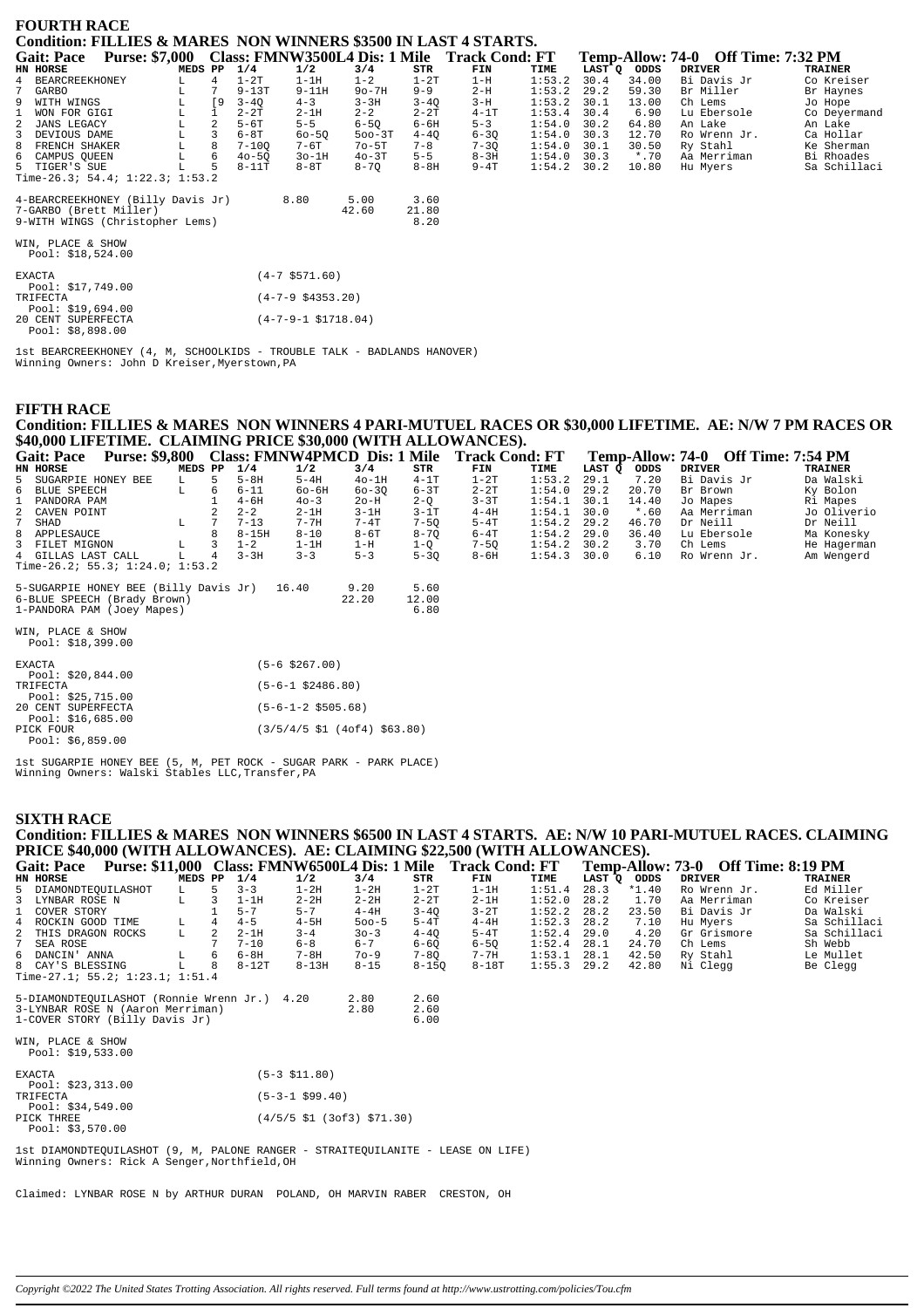| <b>SEVENTH RACE</b>                                                               |         |   |                      |                   |          |            |           |        |        |         |                                    |                |  |
|-----------------------------------------------------------------------------------|---------|---|----------------------|-------------------|----------|------------|-----------|--------|--------|---------|------------------------------------|----------------|--|
| <b>Condition: OHIO SIRES STAKES ELIGIBLES 3 YEAR OLD COLTS &amp; GELDINGS</b>     |         |   |                      |                   |          |            |           |        |        |         |                                    |                |  |
| Purse: \$20,000 Class: OSS ELG 3C Dis: 1 Mile Track Cond: FT<br><b>Gait: Trot</b> |         |   |                      |                   |          |            |           |        |        |         | Temp-Allow: 73-0 Off Time: 8:43 PM |                |  |
| HN HORSE                                                                          | MEDS PP |   | 1/4                  | 1/2               | 3/4      | <b>STR</b> | FIN       | TIME   | LAST O | ODDS    | <b>DRIVER</b>                      | <b>TRAINER</b> |  |
| 5 GUIDO DI                                                                        |         | 5 | $1-1H$               | $1-HD$            | $1-H$    | $1-T$      | $1 - 1$   | 1:54.0 | 28.1   | $*$ .80 | Br Brown                           | St Schoeffel   |  |
| LONGSHOT<br>6                                                                     | L       | 6 | $5 - 8$              | $2o-HD$           | $2o-H$   | $2-T$      | $2 - 1$   | 1:54.1 | 28.2   | 2.30    | Ch Lems                            | Sc Cox         |  |
| SLIM JIMMY                                                                        | L       |   | $2-1H$               | $3-1H$            | $3 - 2$  | $3 - 20$   | $3 - 3$   | 1:54.3 | 28.2   | 10.90   | Ma MacDonald                       | Ja McGinnis    |  |
| $\overline{2}$<br>UP BLUEBERRY HILL                                               |         |   | $3 - 4Q$             | $5 - 4H$          | $5-5H$   | $4 - 5$    | $4 - 7T$  | 1:55.3 | 28.4   | 5.60    | Ro Wrenn Jr.                       | Ro Burke       |  |
| 4 MO BAY                                                                          |         |   | $4 - 6H$             | $6 - 6$           | $6 - 7$  | $6 - 5T$   | $5 - 8$   | 1:55.3 | 28.2   | 18.40   | Gr Grismore                        | Sa Schillaci   |  |
| 8<br>I LOVE MY MVP                                                                |         |   | $7 - 12$             | $7 - 7H$          | $7 - 10$ | $7 - 8Q$   | $6 - 8H$  | 1:55.3 | 27.4   | 49.80   | To Hall                            | Di Simpson     |  |
| HUSTLENOMICS                                                                      | L       | 7 | $6-9H$               | $40-2H$           | $40 - 4$ | $5 - 5Q$   | $7 - 100$ | 1:56.0 | 29.2   | 23.10   | Tr Smith                           | To Luther      |  |
| WHAT IN SAM HILL<br>$\mathbf{1}$                                                  | L.      |   | X1X x8x-DIS          | $x8-DIS$          | $8-DIS$  | $8-DIS$    | $8-DIS$   | 0:00.0 | 00.0   | 22.60   | Aa Merriman                        | St Schoeffel   |  |
| Time-28.2; $58.1; 1:25.4; 1:54.0$                                                 |         |   |                      |                   |          |            |           |        |        |         |                                    |                |  |
| 5-GUIDO DI (Brady Brown)                                                          |         |   |                      | 3.60              | 2.40     | 2.20       |           |        |        |         |                                    |                |  |
| 6-LONGSHOT (Christopher Lems)                                                     |         |   |                      |                   | 3.40     | 2.80       |           |        |        |         |                                    |                |  |
| 3-SLIM JIMMY (Mark MacDonald)                                                     |         |   |                      |                   |          | 3.60       |           |        |        |         |                                    |                |  |
|                                                                                   |         |   |                      |                   |          |            |           |        |        |         |                                    |                |  |
| WIN, PLACE & SHOW                                                                 |         |   |                      |                   |          |            |           |        |        |         |                                    |                |  |
| Pool: \$23,965.00                                                                 |         |   |                      |                   |          |            |           |        |        |         |                                    |                |  |
|                                                                                   |         |   |                      |                   |          |            |           |        |        |         |                                    |                |  |
| <b>EXACTA</b>                                                                     |         |   |                      | $(5-6 \; $12.00)$ |          |            |           |        |        |         |                                    |                |  |
| Pool: $$25,761.00$                                                                |         |   |                      |                   |          |            |           |        |        |         |                                    |                |  |
| TRIFECTA                                                                          |         |   |                      | $(5-6-3$ \$53.00) |          |            |           |        |        |         |                                    |                |  |
| Pool: $$31,359.00$<br>20 CENT SUPERFECTA                                          |         |   | $(5-6-3-2 \ $13.40)$ |                   |          |            |           |        |        |         |                                    |                |  |
| Pool: \$17,702.00                                                                 |         |   |                      |                   |          |            |           |        |        |         |                                    |                |  |
|                                                                                   |         |   |                      |                   |          |            |           |        |        |         |                                    |                |  |

1st GUIDO DI (3, G, WISHING STONE - FOCUS ON ME - SJ'S CAVIAR) Winning Owners: V P & K L Schoeffel,Evans Cty,PA;L Falton,Leisenring,PA;S E Zidek,Greensburg,PA

## **EIGHTH RACE Condition: FILLIES & MARES NON WINNERS 2 PARI-MUTUEL RACES OR \$20,000 LIFETIME. AE: N/W 4 PM RACES OR \$30,000 LIFETIME. CLAIMING PRICE \$22,500 (WITH ALLOWANCES)**

|              | <b>Gait: Pace</b>   | <b>Purse: \$8,800</b>              |         |           |          | <b>Class: FMNW2PMCD Dis: 1 Mile</b> |            |          | <b>Track Cond: FT</b> |        |        |         | Temp-Allow: 73-0 Off Time: 9:07 PM |                |
|--------------|---------------------|------------------------------------|---------|-----------|----------|-------------------------------------|------------|----------|-----------------------|--------|--------|---------|------------------------------------|----------------|
|              | HN HORSE            |                                    | MEDS PP |           | 1/4      | 1/2                                 | 3/4        | STR      | FIN                   | TIME   | LAST Q | ODDS    | <b>DRIVER</b>                      | <b>TRAINER</b> |
|              | 4 ALWAYS B GIGI     |                                    | L.      | 4         | $20 - 1$ | $1-1H$                              | $1-H$      | $1-1H$   | $1 - 20$              | 1:54.3 | 29.3   | 1.70    | Ro Wrenn Jr.                       | Ja Irwin       |
| 5            | BELLA BLUE          |                                    |         |           | $1 - 1$  | $2-1H$                              | $3-1H$     | $2-1H$   | $2 - 20$              | 1:55.0 | 29.4   | 8.70    | Ch Lems                            | Co Deyermand   |
|              | 6 REALLY SAM        |                                    |         | 6         | $6 - 6$  | $40 - 3$                            | $2o-H$     | $4-1T$   | $3 - 2H$              | 1:55.0 | 30.0   | 25.10   | Hu Myers                           | Mi Myers       |
|              | 9 FRISKIE'S MIRACLE |                                    | L       | <b>19</b> | $4 - 3$  | $5 - 4H$                            | $7 - 4H$   | $5 - 30$ | $4 - 3$               | 1:55.1 | 29.2   | 35.00   | An Lake                            | To Troyer      |
|              | 2 MY THREE T'S      |                                    |         |           | $3-1H$   | $3 - 3$                             | $50 - 3$   | $6 - 3H$ | $5-4T$                | 1:55.3 | 30.0   | 5.60    | Aa Merriman                        | La Merriman    |
| 7            | STRAIGHT UP JAZZ    |                                    | L.      |           | $8-9H$   | $9 - 8$                             | $9 - 7$    | $8-5H$   | $6 - 4T$              | 1:55.3 | 29.1   | 24.40   | Bi Davis Jr                        | Co Kreiser     |
| $\mathbf{1}$ | WESTERN DECOR       |                                    |         | X1        | $7 - 8$  | $60 - 5$                            | $400-1H$   | $3-1H$   | $7 - 6H$              | 1:55.4 | 30.3   | $*1.30$ | Ry Stahl                           | Sa Schillaci   |
|              | 3 ROCKMATIC         |                                    | L       | 3         | $5-4H$   | $7 - 6$                             | $8o-5H$    | $9 - 60$ | $8-6T$                | 1:56.0 | 30.0   | 44.70   | To Hall                            | Ke Kash Jr     |
|              | 8 CRAZY LUCKY       |                                    |         | 8         | $9 - 11$ | $80-6H$                             | $600 - 3H$ | $7 - 4$  | $9 - 120$             | 1:57.0 | 31.2   | 26.00   | Br Miller                          | La Foos        |
|              |                     | Time-27.1; 56.0; 1:25.0; 1:54.3    |         |           |          |                                     |            |          |                       |        |        |         |                                    |                |
|              |                     | 4-ALWAYS B GIGI (Ronnie Wrenn Jr.) |         |           |          | 5.40                                | 3.60       | 3.00     |                       |        |        |         |                                    |                |
|              |                     | 5-BELLA BLUE (Christopher Lems)    |         |           |          |                                     | 7.00       | 4.80     |                       |        |        |         |                                    |                |
|              |                     | 6-REALLY SAM (Hunter Myers)        |         |           |          |                                     |            | 9.40     |                       |        |        |         |                                    |                |
|              |                     |                                    |         |           |          |                                     |            |          |                       |        |        |         |                                    |                |
|              | WIN, PLACE & SHOW   |                                    |         |           |          |                                     |            |          |                       |        |        |         |                                    |                |
|              | Pool: $$23,147.00$  |                                    |         |           |          |                                     |            |          |                       |        |        |         |                                    |                |
|              | <b>EXACTA</b>       |                                    |         |           |          | $(4-5$ \$32.40)                     |            |          |                       |        |        |         |                                    |                |
|              | Pool: \$26,182.00   |                                    |         |           |          |                                     |            |          |                       |        |        |         |                                    |                |
|              | TRIFECTA            |                                    |         |           |          | $(4 - 5 - 6 \ $305.80)$             |            |          |                       |        |        |         |                                    |                |
|              |                     |                                    |         |           |          |                                     |            |          |                       |        |        |         |                                    |                |

Pool: \$26,943.00 20 CENT SUPERFECTA (4-5-6-9 \$306.22) Pool: \$18,915.00

1st ALWAYS B GIGI (4, M, ALWAYS B MIKI - GENTLEMENS DELIGHT - BETTOR'S DELIGHT) Winning Owners: John M Irwin Jr,Pickerington,OH;Jason M Irwin,Ashville,OH

## **NINTH RACE**

## **Condition: OHIO SIRES STAKES ELIGIBLES 3 YEAR OLD FILLIES**

| <b>Gait: Pace</b>                                                                                             | Purse: \$20,000 Class: OSS ELG 3F Dis: 1 Mile Track Cond: FT |         |    |           |                         |              |                      |          |        |        |         | Temp-Allow: 73-0 Off Time: 9:31 PM |                |
|---------------------------------------------------------------------------------------------------------------|--------------------------------------------------------------|---------|----|-----------|-------------------------|--------------|----------------------|----------|--------|--------|---------|------------------------------------|----------------|
| HN HORSE                                                                                                      |                                                              | MEDS PP |    | 1/4       | 1/2                     | 3/4          | STR                  | FIN      | TIME   | LAST Q | ODDS    | <b>DRIVER</b>                      | <b>TRAINER</b> |
| SPITTING IMAGE                                                                                                |                                                              |         |    | $1-1H$    | $1-1H$                  | $1-1H$       | $1-1H$               | $1 - 10$ | 1:51.2 | 27.1   | 4.50    | Jo Bongiorno                       | Ro Burke       |
| COLD HEARTED GYPSY                                                                                            |                                                              | L       |    | $2 - 1H$  | $2 - 1H$                | $2-1H$       | $2-1H$               | $2 - 10$ | 1:51.3 | 27.1   | $*$ .70 | Ch Lems                            | He Hagerman    |
| 2 TWENTY                                                                                                      |                                                              |         |    | $3 - 3H$  | $3 - 2H$                | $3o-1H$      | $3-1T$               | $3 - 30$ | 1:52.0 | 27.3   | 4.50    | Ro Wrenn Jr.                       | Ro Burke       |
| 4<br>BITTRSWEETSYMPHONY                                                                                       |                                                              |         |    | $4-5H$    | $5 - 4$                 | $40 - 3$     | $4 - 30$             | $4 - 3Q$ | 1:52.0 | 27.1   | 11.80   | Tr Smith                           | Cr Hershberger |
| 7<br>PRANCING OUEEN                                                                                           |                                                              | L       |    | $7 - 13H$ | $7-5T$                  | $60 - 5$     | $6-5H$               | $5 - 4$  | 1:52.1 | 27.0   | 7.90    | Br Miller                          | Sc Cox         |
| 5 BACKWOODS ROSE                                                                                              |                                                              | L       | 5. | $5 - 8$   | $4 - 4$                 | $5 - 4$      | $5-4T$               | $6-4H$   | 1:52.1 | 27.1   | 68.20   | To Hall                            | Mi Polhamus    |
| 8<br>SECRET SIDE PIECE                                                                                        |                                                              | T.      |    | $8-15T$   | $8 - 70$                | $80-6T$      | $7 - 7$              | 7-6H     | 1:52.3 | 27.0   | 15.60   | Ca McCown                          | Br Brown       |
| 6 SIDECHICKNAMEDNICK                                                                                          |                                                              |         |    | $6-10T$   | $6-5H$                  | $7 - 6H$     | $x8x-8H$             | x8x-260  | 1:56.3 | 31.1   | 55.70   | Ni Clegg                           | Be Clegg       |
| Time-26.4; 56.2; $1:24.1$ ; $1:51.2$                                                                          |                                                              |         |    |           |                         |              |                      |          |        |        |         |                                    |                |
| 1-SPITTING IMAGE (Joseph Bongiorno)<br>3-COLD HEARTED GYPSY (Christopher Lems)<br>2-TWENTY (Ronnie Wrenn Jr.) |                                                              |         |    |           | 11.00                   | 3.80<br>2.60 | 2.60<br>2.10<br>2.60 |          |        |        |         |                                    |                |
| WIN, PLACE & SHOW<br>Pool: $$23,281.00$                                                                       |                                                              |         |    |           |                         |              |                      |          |        |        |         |                                    |                |
| <b>EXACTA</b><br>Pool: $$24,679.00$                                                                           |                                                              |         |    |           | $(1-3 \; $23.40)$       |              |                      |          |        |        |         |                                    |                |
| TRIFECTA<br>Pool: $$32,893.00$                                                                                |                                                              |         |    |           | $(1-3-2 \; $63.80)$     |              |                      |          |        |        |         |                                    |                |
| גיחים ההתחוזים יחוזהים מפ                                                                                     |                                                              |         |    |           | (1, 2, 3, 4, 6, 10, 60) |              |                      |          |        |        |         |                                    |                |

20 CENT SUPERFECTA (1-3-2-4 \$19.60) Pool: \$25,383.00

1st SPITTING IMAGE (3, F, YANKEE CRUISER - JANETTE'S IMAGE - ROCKIN IMAGE) Winning Owners: Burke Racing Stable LLC,Fredericktown,PA;Weaver Bruscemi LLC,Canonsburg,PA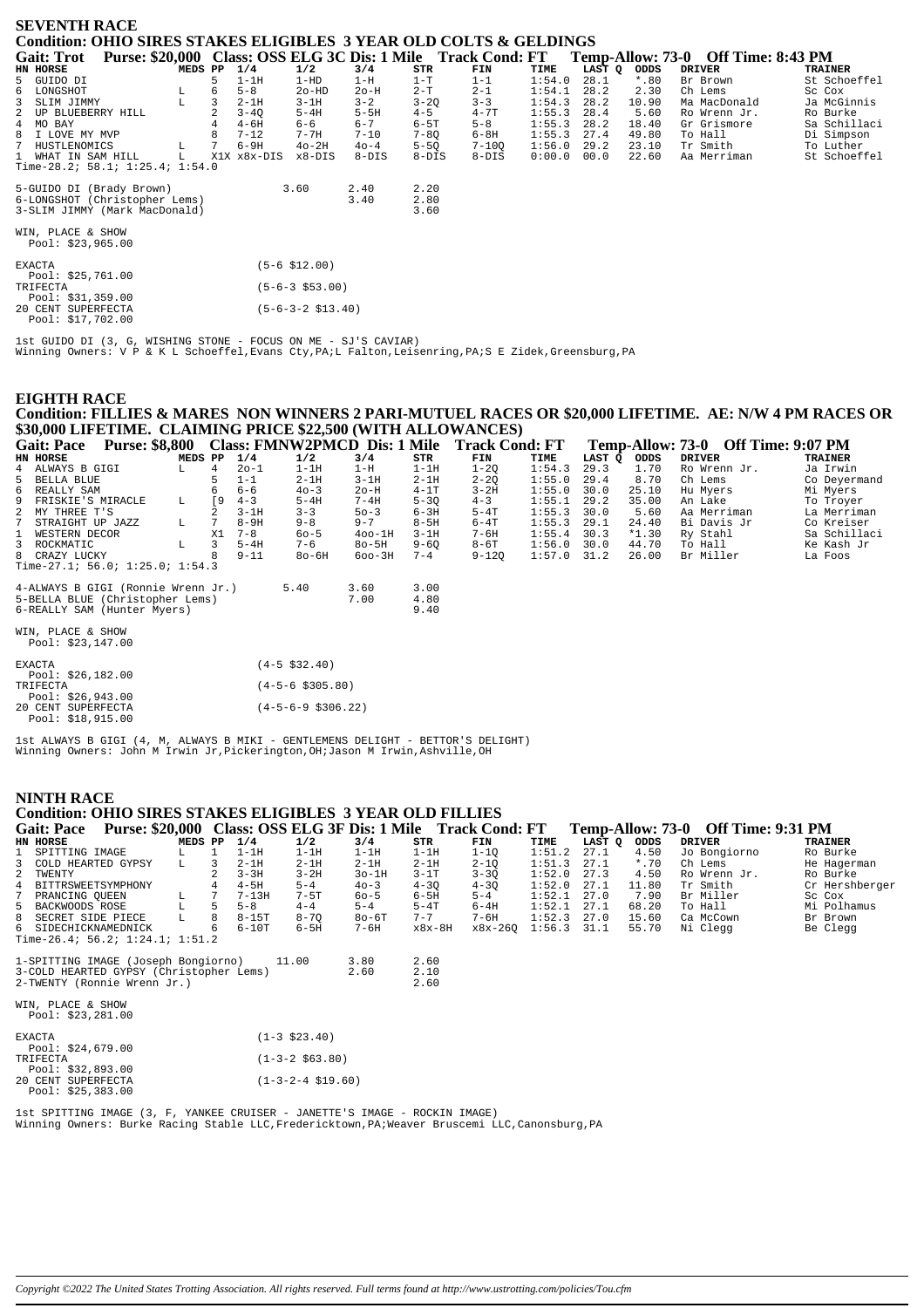| <b>TENTH RACE</b>                                                       |             |                   |          |                   |                                                                      |          |           |        |        |         |                                    |                |
|-------------------------------------------------------------------------|-------------|-------------------|----------|-------------------|----------------------------------------------------------------------|----------|-----------|--------|--------|---------|------------------------------------|----------------|
| <b>Condition: FILLIES &amp; MARES OPEN HANDICAP</b>                     |             |                   |          |                   |                                                                      |          |           |        |        |         |                                    |                |
| Gait: Pace Purse: \$18,000 Class: FMOPEN HCP Dis: 1 Mile Track Cond: FT |             |                   |          |                   |                                                                      |          |           |        |        |         | Temp-Allow: 73-0 Off Time: 9:55 PM |                |
| HN HORSE                                                                | MEDS PP     |                   | 1/4      | 1/2               | 3/4                                                                  | STR      | FIN       | TIME   | LAST O | ODDS    | <b>DRIVER</b>                      | <b>TRAINER</b> |
| 4 DOJEA RITA                                                            |             | 4                 | $1 - 2$  | $1-1H$            | $1-HD$                                                               | $1 - 1$  | $1-H$     | 1:51.4 | 28.1   | 2.80    | Da Noble                           | C Loney        |
| 5 HEAVENISSOFARAWAY                                                     |             |                   | $2 - 2$  | $2-1H$            | $3-1H$                                                               | $3-1H$   | $2-H$     | 1:51.4 | 28.0   | 1.60    | Ro Wrenn Jr.                       | Ro Burke       |
| 1 MYSTICAL VIRGIN                                                       | L           |                   | $4-5H$   | $4-4H$            | $4-3T$                                                               | $4 - 3$  | $3-1T$    | 1:52.1 | 27.4   | 23.50   | Hu Myers                           | Ed Miller      |
| 2 ASK ME IFI CARE                                                       | L           | 2                 | $5 - 7T$ | $5 - 6$           | $5-5T$                                                               | $5-4H$   | $4-2H$    | 1:52.1 | 27.2   | 33.50   | Ch Lems                            | Jo Ciocca Jr.  |
| 8 BLUE IVY                                                              |             | 6                 | $3 - 3H$ | $3 - 3$           | $2o-HD$                                                              | $2 - 1$  | $5 - 4$   | 1:52.3 | 29.0   | $*1.10$ | Aa Merriman                        | Re Bercury     |
| 3 NOONE TO DEPEND ON                                                    | $L$ and $L$ | 3                 | $6 - 90$ | $6 - 7H$          | $6 - 8Q$                                                             | $6 - 7H$ | $6 - 110$ | 1:54.0 | 28.4   | 24.20   | Bi Davis Jr                        | Co Kreiser     |
| Time-26.3; 55.2; $1:23.3;$ $1:51.4$                                     |             |                   |          |                   |                                                                      |          |           |        |        |         |                                    |                |
| 4-DOJEA RITA (Daniel Noble)                                             |             |                   |          | 7.60              | 2.60                                                                 | 3.20     |           |        |        |         |                                    |                |
| 5-HEAVENISSOFARAWAY (Ronnie Wrenn Jr.)                                  |             |                   |          |                   | 2.80                                                                 | 2.20     |           |        |        |         |                                    |                |
| 1-MYSTICAL VIRGIN (Hunter Myers)                                        |             |                   |          |                   |                                                                      | 6.40     |           |        |        |         |                                    |                |
| WIN, PLACE & SHOW<br>Pool: \$17,980.00                                  |             |                   |          |                   |                                                                      |          |           |        |        |         |                                    |                |
| <b>EXACTA</b><br>Pool: $$14,755.00$                                     |             |                   |          | $(4-5 \; $18.60)$ |                                                                      |          |           |        |        |         |                                    |                |
| TRIFECTA<br>Pool: \$17,597.00                                           |             | $(4-5-1$ \$87.60) |          |                   |                                                                      |          |           |        |        |         |                                    |                |
| 20 CENT SUPERFECTA<br>$(4-5-1-2$ \$38.40)<br>Pool: \$11,030.00          |             |                   |          |                   |                                                                      |          |           |        |        |         |                                    |                |
| PICK FIVE<br>Pool: \$6,238.00                                           |             |                   |          |                   | $(5/5/4/1/4 \text{ }51 \text{ } (5 \text{ of } 5) \text{ } $927.90)$ |          |           |        |        |         |                                    |                |
| 1st DOJEA RITA (6. M. TELLITLIKEITIS - MAID'S LAST WORK - DREAM WORK)   |             |                   |          |                   |                                                                      |          |           |        |        |         |                                    |                |

Winning Owners: James M Reed, Crestwood, KY; Joe B Smith, Montpelier, IN

Scratched: GONE GIRL (Judges - Transportation), MARLOE HANOVER (Veterinarian - Sick)

Gait: Pace Purse: \$200,000 Class: BATTLE Dis: 1 Mile Track Cond: FT

**ELEVENTH RACE** Condition: \*\* \$15,000 GUARANTEED PICK 4 STARTS HERE\*\* \*\* \$15,000 GUARANTEED 20-CENT SUPER HIGH 5\*\* BATTLE **OF LAKE ERIE** 

Temp-Allow: 68-0 Off Time: 10:24 PM

| HN                                              | <b>HORSE</b>                                                                                                                                            | MEDS PP |    | 1/4       | 1/2                                                                | 3/4           | STR                   | <b>FIN</b> | TIME   | LAST Q | ODDS    | <b>DRIVER</b> | <b>TRAINER</b> |  |  |
|-------------------------------------------------|---------------------------------------------------------------------------------------------------------------------------------------------------------|---------|----|-----------|--------------------------------------------------------------------|---------------|-----------------------|------------|--------|--------|---------|---------------|----------------|--|--|
| 3                                               | FUNATTHEBEACH N                                                                                                                                         | L.      | 3  | $8o-9H$   | $60 - 40$                                                          | $600 - 3$     | $2-T$                 | $1 - 10$   | 1:49.2 | 27.4   | 24.60   | Jo Stratton   | Ma Ford        |  |  |
| 8                                               | JIMMY FREIGHT                                                                                                                                           |         | 8  | $60 - 7T$ | $40-2T$                                                            | $400 - 10$    | $1-T$                 | $2 - 1Q$   | 1:49.3 | 28.2   | 5.20    | Bi Davis Jr   | Co Kreiser     |  |  |
|                                                 | SECTIONLINE BIGRY                                                                                                                                       | L       |    | $4 - 50$  | $5 - 30$                                                           | $50-2T$       | $5-2H$                | $3 - 1Q$   | 1:49.3 | 28.0   | 7.70    | Br Miller     | St Bauder      |  |  |
| 5                                               | THIS IS THE PLAN                                                                                                                                        | L       | 5  | $50 - 60$ | $7 - 4T$                                                           | $7 - 3H$      | $8 - 50$              | $4 - 2T$   | 1:50.0 | 28.2   | 18.30   | Ro Wrenn Jr.  | Ro Burke       |  |  |
| 9                                               | CATCH THE FIRE                                                                                                                                          | L       | [9 | $9 - 10$  | $80 - 5T$                                                          | $800 - 4$     | $6 - 2T$              | $5 - 3$    | 1:50.0 | 28.1   | 15.00   | Tr Smith      | To Luther      |  |  |
|                                                 | LEONIDAS A                                                                                                                                              | T.      |    | $7 - 8H$  | $9 - 6Q$                                                           | $90 - 5$      | $9 - 6Q$              | $6 - 5$    | 1:50.2 | 28.2   | 19.20   | Au Siegelman  | Ma Medeiros    |  |  |
| 6                                               | TATTOO ARTIST                                                                                                                                           |         | 6  | $20 - 1$  | $2o-T$                                                             | $20 - 1$      | $4 - 2Q$              | $7 - 60$   | 1:50.3 | 29.2   | 8.30    | Ma MacDonald  | Ia Moore       |  |  |
| 4                                               | OCEAN ROCK                                                                                                                                              |         | 4  | $1 - 1$   | $1-T$                                                              | $1 - 1$       | $3 - 2Q$              | $8-10H$    | 1:51.2 | 30.2   | $*1.60$ | Da Noble      | Ch Noble       |  |  |
| 2                                               | NICHOLAS BEACH                                                                                                                                          | L       | 2  | $3-2H$    | $3-1T$                                                             | $3 - 10$      | $7-4T$                | $9-10T$    | 1:51.3 | 30.2   | 2.70    | Jo Bongiorno  | Je Bongiorno   |  |  |
|                                                 | Time-25.2; 52.3; $1:21.0; 1:49.2$                                                                                                                       |         |    |           |                                                                    |               |                       |            |        |        |         |               |                |  |  |
|                                                 | 3-FUNATTHEBEACH N (Jordan Stratton)<br>8-JIMMY FREIGHT (Billy Davis Jr)<br>1-SECTIONLINE BIGRY (Brett Miller)<br>WIN, PLACE & SHOW<br>Pool: \$57,588.00 |         |    |           | 51.20                                                              | 19.00<br>8.00 | 10.80<br>6.60<br>4.80 |            |        |        |         |               |                |  |  |
|                                                 | <b>EXACTA</b>                                                                                                                                           |         |    |           | $(3-8 \; $329.60)$                                                 |               |                       |            |        |        |         |               |                |  |  |
|                                                 | Pool: $$42,570.00$<br>TRIFECTA<br>Pool: \$47,375.00                                                                                                     |         |    |           | $(3-8-1$ \$2929.80)                                                |               |                       |            |        |        |         |               |                |  |  |
|                                                 | PICK THREE<br>Pool: $$7,589.00$                                                                                                                         |         |    |           | $(1/4/3 \text{ } 51 \text{ } (3 \text{ of } 3) \text{ } $2171.00)$ |               |                       |            |        |        |         |               |                |  |  |
| 20 CENT SUPER - HIGH FIVE<br>Pool: $$15,467.00$ |                                                                                                                                                         |         |    |           | $(3-8-1-5-9 \; \text{S}13297.04)$                                  |               |                       |            |        |        |         |               |                |  |  |

lst FUNATTHEBEACH N (8, G, SOMEBEACHSOMEWHERE - MINNIE MOOSE - BETTOR'S DELIGHT)<br>Winning Owners: Mark S Ford,Campbell Hall,NY

### **TWELFTH RACE Condition: OPEN**

| Purse: \$18,000 Class: OPEN<br><b>Gait: Pace</b> |                                      |         |               |            | Dis: 1 Mile |            | <b>Track Cond: FT</b> | Temp-Allow: 68-0 |        |        | <b>Off Time: 10:49 PM</b> |               |                |  |
|--------------------------------------------------|--------------------------------------|---------|---------------|------------|-------------|------------|-----------------------|------------------|--------|--------|---------------------------|---------------|----------------|--|
|                                                  | HN HORSE                             | MEDS PP |               | 1/4        | 1/2         | 3/4        | STR                   | FIN              | TIME   | LAST O | ODDS                      | <b>DRIVER</b> | <b>TRAINER</b> |  |
|                                                  | 2 DANCIN DRAGON                      | L.      | $\mathcal{L}$ | $4 - 50$   | $3o-2H$     | $10-1$     | $1 - 0$               | $1-NK$           | 1:50.3 | 28.2   | 5.80                      | Jo Bongiorno  | Ra Bendis      |  |
|                                                  | 6 CODY HANOVER                       | L       | 6             | $8 - 130$  | $8 - 7$     | $6000-2H$  | $2 - 0$               | $2-NK$           | 1:50.3 | 28.0   | 9.70                      | Da Noble      | An Nared       |  |
|                                                  | 4 ONE LAST LAUGH                     | L       | 4             | $2-1H$     | $4 - 3$     | $7 - 4$    | $5 - 30$              | $3-H$            | 1:50.3 | 27.3   | 11.30                     | Hu Myers      | Sa Schillaci   |  |
| 9                                                | FAMILY RECIPE                        | L       | ſ9            | $5-7T$     | $50 - 4$    | $3o-1H$    | $3-1T$                | $4 - 10$         | 1:50.4 | 28.2   | 12.60                     | Br Miller     | Vi Morgan Jr   |  |
|                                                  | 5 ELVER HANOVER                      | L       |               | $1-1H$     | $2-1H$      | $4 - 20$   | $7 - 60$              | $5-2T$           | 1:51.1 | 28.3   | 3.50                      | Ro Wrenn Jr.  | Ro Burke       |  |
| 8                                                | BERNIE                               |         | 8             | $70 - 120$ | $7o-5H$     | $500 - 20$ | $4-2T$                | $6 - 3H$         | 1:51.1 | 28.3   | 15.50                     | To Hall       | Je Millner     |  |
|                                                  | 3 OK KUDO                            |         |               | $6 - 100$  | 6-4H        | $8o-5H$    | $8 - 6H$              | $7 - 4H$         | 1:51.2 | 28.1   | 59.10                     | Gr Grismore   | Ja Day         |  |
|                                                  | BETTOR THAN SPRING                   |         |               | $9 - 150$  | $9 - 9$     | $9-5T$     | $9 - 8$               | $8-4H$           | 1:51.2 | 28.0   | 10.50                     | Bi Davis Jr   | Co Kreiser     |  |
|                                                  | 1 CAROLINA BEACH                     |         |               | $3-2H$     | $1-1H$      | $2 - 1$    | $6-4T$                | $9 - 10H$        | 1:52.3 | 30.1   | $*1.20$                   | Aa Merriman   | Re Bercury     |  |
|                                                  | Time-26.3; 54.1; $1:22.1$ ; $1:50.3$ |         |               |            |             |            |                       |                  |        |        |                           |               |                |  |
|                                                  |                                      |         |               |            |             |            |                       |                  |        |        |                           |               |                |  |
|                                                  | 2-DANCIN DRAGON (Joseph Bongiorno)   |         |               |            | 13.60       | 4.80       | 4.40                  |                  |        |        |                           |               |                |  |
|                                                  | 6-CODY HANOVER (Daniel Noble)        |         |               |            |             | 13.40      | 7.40                  |                  |        |        |                           |               |                |  |
|                                                  | 4-ONE LAST LAUGH (Hunter Myers)      |         |               |            |             |            | 7.00                  |                  |        |        |                           |               |                |  |
|                                                  |                                      |         |               |            |             |            |                       |                  |        |        |                           |               |                |  |
|                                                  | WIN, PLACE & SHOW                    |         |               |            |             |            |                       |                  |        |        |                           |               |                |  |
|                                                  | Pool: $$19,244.00$                   |         |               |            |             |            |                       |                  |        |        |                           |               |                |  |
|                                                  |                                      |         |               |            |             |            |                       |                  |        |        |                           |               |                |  |
|                                                  |                                      |         |               |            |             |            |                       |                  |        |        |                           |               |                |  |

| <b>EXACTA</b>          | $(2 - 6 \text{ } $200.40)$  |
|------------------------|-----------------------------|
| Pool: \$16,813.00      |                             |
| TRIFECTA               | $(2-6-4 \text{ } $1532.00)$ |
| Pool: $$19.580.00$     |                             |
| 20 CENT SUPERFECTA     | $(2-6-4-9$ \$595.50)        |
| $P_{00}$ : \$14.267.00 |                             |

lst DANCIN DRAGON (7, G, DRAGON AGAIN - MCDANCE DESIRE - MCARDLE)<br>Winning Owners: Randall B Bendis,Bridgeville,PA;Pollack Racing LLC,Venetia,PA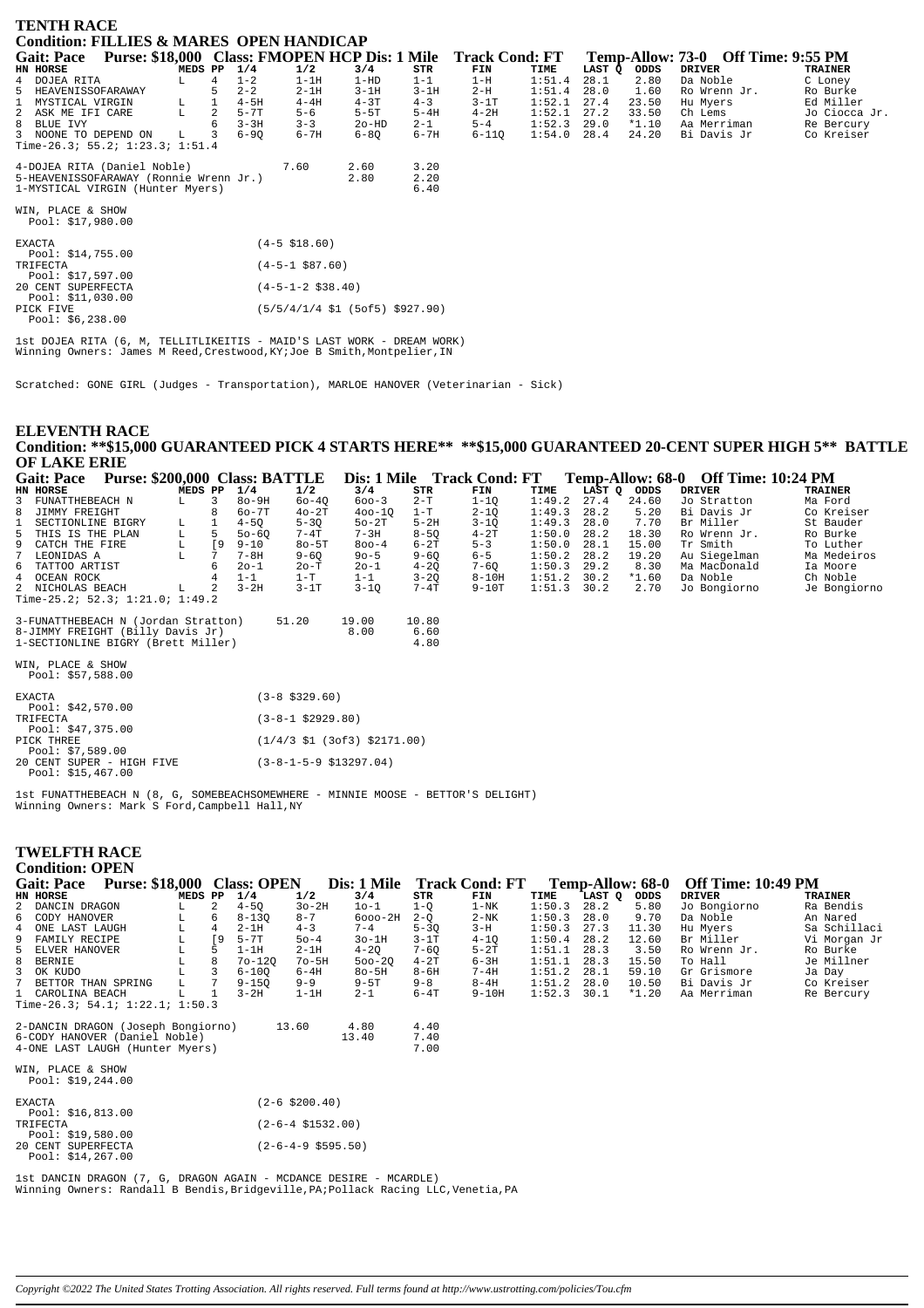| <b>THIRTEENTH RACE</b>                                                                        |         |    |           |                            |                                                       |           |          |                       |      |             |                                     |                |
|-----------------------------------------------------------------------------------------------|---------|----|-----------|----------------------------|-------------------------------------------------------|-----------|----------|-----------------------|------|-------------|-------------------------------------|----------------|
| <b>Condition: \$10,000 GUARANTEED POOL MGM BUCKEYE DISTAFF OHIO SIRED MARES BY INVITATION</b> |         |    |           |                            |                                                       |           |          |                       |      |             |                                     |                |
| Purse: \$35,000 Class: MGMBUCKEYE Dis: 1 Mile<br><b>Gait: Pace</b>                            |         |    |           |                            |                                                       |           |          | <b>Track Cond: FT</b> |      |             | Temp-Allow: 68-0 Off Time: 11:10 PM |                |
| HN HORSE                                                                                      | MEDS PP |    | 1/4       | 1/2                        | 3/4                                                   | STR       | FIN      | TIME                  |      | LAST Q ODDS | <b>DRIVER</b>                       | <b>TRAINER</b> |
| 5<br>SNOBBYTOWN                                                                               |         |    | $1-1H$    | $1 - 2$                    | $1-1H$                                                | $1 - 2$   | $1 - 2$  | 1:50.1                | 29.0 | $*1.50$     | Ro Wrenn Jr.                        | Ro Burke       |
| SCREAMIN DEMON                                                                                |         |    | $2-1H$    | $3 - 2Q$                   | $2-1H$                                                | $2 - 2$   | $2 - 2$  | 1:50.3                | 29.1 | 5.90        | To Hall                             | Ma Waqner      |
| 2<br>ADORABELLA                                                                               | L.      | 2  | $3 - 3T$  | $20 - 2$                   | $30-1T$                                               | $3 - 3H$  | $3 - 40$ | 1:51.0                | 29.2 | 4.10        | Hu Myers                            | Sa Schillaci   |
| SMOTHASTENESEWISKY                                                                            |         |    | $5 - 7T$  | $5 - 40$                   | $4 - 30$                                              | $4 - 5$   | $4-5T$   | 1:51.2                | 29.3 | 15.40       | Br Miller                           | Br Haynes      |
| 7<br>STAY GOLD                                                                                |         |    | $9 - 160$ | $9 - 8T$                   | $9o-7H$                                               | $8 - 10$  | $5 - 60$ | 1:51.2                | 28.4 | 84.40       | Aa Merriman                         | Ja Brewer      |
| 6<br>MCMARKLE SPARKLE                                                                         | L       | 6  | $4 - 5Q$  | $40-3T$                    | $50 - 40$                                             | $5 - 6$   | $6 - 6Q$ | 1:51.2                | 29.2 | 2.60        | Jo Bongiorno                        | Sc Di Domenico |
| 9<br>SLYMAR'S DRAGON                                                                          | L       | [9 | $7-11T$   | $80 - 70$                  | $800 - 6H$                                            | $7 - 8H$  | $7 - 6H$ | 1:51.2                | 29.0 | 11.70       | Da Noble                            | An Nared       |
| ELLAGATOR<br>8                                                                                |         |    | $6-9T$    | $6 - 50$                   | $60 - 5T$                                             | $9 - 10H$ | $8-6T$   | 1:51.3                | 29.1 | 17.40       | Bi Davis Jr                         | Co Kreiser     |
| 3 ROCK ME CRISTAL                                                                             |         |    | $8 - 140$ | $7 - 70$                   | $7 - 60$                                              | $6 - 7$   | $9-10H$  | 1:52.1                | 29.4 | 56.30       | Ry Stahl                            | An Rickert     |
| Time-26.1; 54.0; 1:21.1; 1:50.1                                                               |         |    |           |                            |                                                       |           |          |                       |      |             |                                     |                |
| 5-SNOBBYTOWN (Ronnie Wrenn Jr.)                                                               |         |    |           | 5.00                       | 2.60                                                  | 2.40      |          |                       |      |             |                                     |                |
| 4-SCREAMIN DEMON (Tony Hall)                                                                  |         |    |           |                            | 5.00                                                  | 3.40      |          |                       |      |             |                                     |                |
| 2-ADORABELLA (Hunter Myers)                                                                   |         |    |           |                            |                                                       | 2.80      |          |                       |      |             |                                     |                |
|                                                                                               |         |    |           |                            |                                                       |           |          |                       |      |             |                                     |                |
| WIN, PLACE & SHOW                                                                             |         |    |           |                            |                                                       |           |          |                       |      |             |                                     |                |
| Pool: $$50,454.00$                                                                            |         |    |           |                            |                                                       |           |          |                       |      |             |                                     |                |
| <b>EXACTA</b>                                                                                 |         |    |           | $(5-4 \ $22.80)$           |                                                       |           |          |                       |      |             |                                     |                |
| Pool: $$38,393.00$                                                                            |         |    |           |                            |                                                       |           |          |                       |      |             |                                     |                |
| TRIFECTA                                                                                      |         |    |           | $(5 - 4 - 2 \quad 579.60)$ |                                                       |           |          |                       |      |             |                                     |                |
| Pool: $$41,708.00$                                                                            |         |    |           |                            |                                                       |           |          |                       |      |             |                                     |                |
| 50 CENT PICK 6                                                                                |         |    |           |                            | $(4/1/4/3/2/5$ (4of6) \$44.85), (carryover \$2145.25) |           |          |                       |      |             |                                     |                |
| Pool: \$1,878.00                                                                              |         |    |           |                            |                                                       |           |          |                       |      |             |                                     |                |
| 20 CENT SUPER - HIGH FIVE                                                                     |         |    |           | $(5-4-2-1-7$ \$514.00)     |                                                       |           |          |                       |      |             |                                     |                |
| Pool: \$24 714 00                                                                             |         |    |           |                            |                                                       |           |          |                       |      |             |                                     |                |

lst SNOBBYTOWN (6, M, NOB HILL HIGH - SHANTYTOWN GIRL - TOWNER'S BIG GUY)<br>Winning Owners: Burke Rcg Stb LLC,Fredericktown,PA;Weaver Bruscemi LLC,Canonsburg,PA;J V Melillo,Powell,OH

| <b>FOURTEENTH RACE</b>                                                                                                           |                       |         |                        |                                                                      |           |                     |                                              |                                |             |                |                                     |                 |
|----------------------------------------------------------------------------------------------------------------------------------|-----------------------|---------|------------------------|----------------------------------------------------------------------|-----------|---------------------|----------------------------------------------|--------------------------------|-------------|----------------|-------------------------------------|-----------------|
| Condition: FILLIES & MARES NON WINNERS 7 PARI-MUTUEL RACES OR \$40,000 LIFETIME. CLAIMING PRICE \$30,000                         |                       |         |                        |                                                                      |           |                     |                                              |                                |             |                |                                     |                 |
| (WITH ALLOWANCES).                                                                                                               |                       |         |                        |                                                                      |           |                     |                                              |                                |             |                |                                     |                 |
| <b>Gait: Pace</b>                                                                                                                | <b>Purse: \$9,800</b> |         |                        |                                                                      |           |                     | Class: FM30000NW7 Dis: 1 Mile Track Cond: FT |                                |             |                | Temp-Allow: 68-0 Off Time: 11:38 PM |                 |
| HN HORSE                                                                                                                         |                       | MEDS PP | 1/4                    | 1/2                                                                  | 3/4       | STR                 | FIN                                          | TIME                           | LAST Q ODDS |                | <b>DRIVER</b>                       | <b>TRAINER</b>  |
| RED RIVER JANE                                                                                                                   | L                     | 4       | $5 - 80$               | $40-4H$                                                              | $2o-HD$   | $1-1H$              | $1-1T$                                       | 1:54.2                         | 29.1        | 3.10           | Ch Lems                             | Ro Krenitsky Jr |
| RACINGBLUE<br>5                                                                                                                  |                       | 5       | $6-10H$                | $60 - 5T$                                                            | $40-1T$   | $3 - 1T$            | $2 - 1T$                                     | 1:54.4                         | 29.1        | 19.80          | An Lake                             | An Lake         |
| FIFTYSHADESOFBLISS                                                                                                               | L                     | 1       | $2-1H$                 | $2-1H$                                                               | $3-1H$    | $4 - 30$            | $3 - 3$                                      | 1:55.0                         | 29.3        | 3.70           | Br Miller                           | Ju Irvine       |
| SANTAFE'S MJ<br>6                                                                                                                |                       |         | $7 - 12H$              | $7 - 8H$                                                             | $60 - 30$ | $5 - 3Q$            | $4 - 3$                                      | 1:55.0                         | 29.1        | 8.70           | Bi Davis Jr                         | Je Millner      |
| COLOSSAL FAITH                                                                                                                   | L                     | 3       | $1-1H$                 | $1-1H$                                                               | $1 - HD$  | $2-1H$              | $5-3H$                                       | 1:55.0                         | 29.4        | $*$ .70        | Aa Merriman                         | Bi Rhoades      |
| 2<br>ALL ROCKIN<br>9 AMERICAN CHANCE                                                                                             | L<br>T.               | 2       | $3 - 40$<br>$\sqrt{9}$ | $3 - 3H$<br>$5-5H$                                                   | $5 - 30$  | $6 - 4T$<br>$7 - 5$ | $6 - 4$<br>$7 - 7H$                          | $1:55.1$ 29.2<br>$1:55.4$ 29.3 |             | 64.80<br>53.20 | Gr Grismore<br>Ti Deaton            | Am Mills        |
| Time-27.3; $56.3; 1:25.1; 1:54.2$                                                                                                |                       |         | $4 - 60$               |                                                                      | $7-4T$    |                     |                                              |                                |             |                |                                     | Ja Day          |
|                                                                                                                                  |                       |         |                        |                                                                      |           |                     |                                              |                                |             |                |                                     |                 |
| 4-RED RIVER JANE (Christopher Lems)                                                                                              |                       |         |                        | 8.20                                                                 | 4.60      | 3.20                |                                              |                                |             |                |                                     |                 |
| 5-RACINGBLUE (Angus Lake)                                                                                                        |                       |         |                        |                                                                      | 15.80     | 6.60                |                                              |                                |             |                |                                     |                 |
| 1-FIFTYSHADESOFBLISS (Brett Miller)                                                                                              |                       |         |                        |                                                                      |           | 2.60                |                                              |                                |             |                |                                     |                 |
| WIN, PLACE & SHOW<br>Pool: \$26,137.00                                                                                           |                       |         |                        |                                                                      |           |                     |                                              |                                |             |                |                                     |                 |
| <b>EXACTA</b>                                                                                                                    |                       |         |                        | $(4-5 \t5100.20)$                                                    |           |                     |                                              |                                |             |                |                                     |                 |
| Pool: $$22,400.00$                                                                                                               |                       |         |                        |                                                                      |           |                     |                                              |                                |             |                |                                     |                 |
| TRIFECTA                                                                                                                         |                       |         |                        | $(4-5-1$ \$285.20)                                                   |           |                     |                                              |                                |             |                |                                     |                 |
| Pool: \$29,781.00<br>20 CENT SUPERFECTA                                                                                          |                       |         |                        | $(4-5-1-6$ \$88.22)                                                  |           |                     |                                              |                                |             |                |                                     |                 |
| Pool: \$21,287.00                                                                                                                |                       |         |                        |                                                                      |           |                     |                                              |                                |             |                |                                     |                 |
| PICK THREE                                                                                                                       |                       |         |                        | $(2/5/4 \text{ } $1 \text{ } (3of3) \text{ } $127.10)$               |           |                     |                                              |                                |             |                |                                     |                 |
| Pool: $$4,861.00$                                                                                                                |                       |         |                        |                                                                      |           |                     |                                              |                                |             |                |                                     |                 |
| PICK FOUR                                                                                                                        |                       |         |                        | $(3/2/5/4 \text{ } $1 \text{ } (4 \text{ of } 4) \text{ } $2588.20)$ |           |                     |                                              |                                |             |                |                                     |                 |
| Pool: \$18,064.00                                                                                                                |                       |         |                        |                                                                      |           |                     |                                              |                                |             |                |                                     |                 |
| 1st RED RIVER JANE (6, M, BETTERTHANCHEDDAR - SEASIDE GILLY - LIFE SIGN)<br>Winning Owners: Morrison Racing Stables, Indiana, PA |                       |         |                        |                                                                      |           |                     |                                              |                                |             |                |                                     |                 |

Scratched: BABY'S IN BLACK (Veterinarian - Sick), ROCKIN' ARTSY (Veterinarian - Sick)